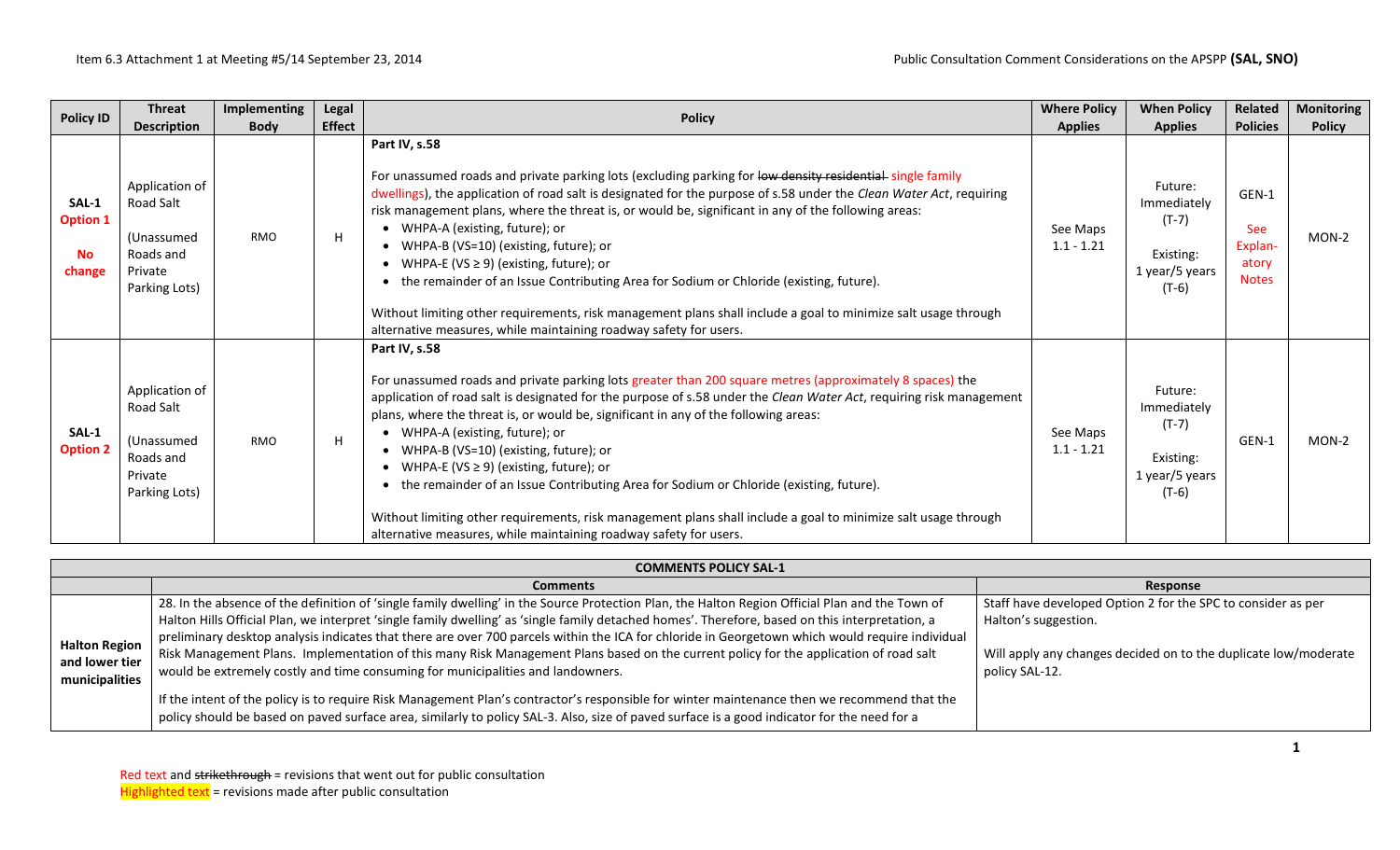|                    | landowner to hire a contractor for winter maintenance. We recommend requiring Risk Management Plans private roads and private parking<br>lots greater than 200 square metres (approximately 8 spaces). This metric corresponds with other Source Protection Plan policies used by both<br>CTC and other Source Protection Committees. Such efforts would be far more effective when applied to primary salt contributing sources (i.e.<br>large parking lots) as opposed to the minor contributors like salt runoff from driveways (i.e. parking lots with less than 8 parking spaces) which<br>pose little actual risk to our municipal drinking water quality.                                                                  |                                                                                                                              |
|--------------------|-----------------------------------------------------------------------------------------------------------------------------------------------------------------------------------------------------------------------------------------------------------------------------------------------------------------------------------------------------------------------------------------------------------------------------------------------------------------------------------------------------------------------------------------------------------------------------------------------------------------------------------------------------------------------------------------------------------------------------------|------------------------------------------------------------------------------------------------------------------------------|
|                    | In the "Drinking Water Threats in Issues Contributing Areas Report" completed by Genivar for CVC in May 2011, the distribution of salt mass<br>loading in combined total issues contributing area for parking lots accounts for 74%, whereas, driveways only accounts for only 1%. Therefore,<br>we maintain that medium density residential (townhomes, semi-detached homes, link homes) should also be excluded from requiring RMPs<br>and utilize policy SAL-8 (education and outreach) to address their driveways. Therefore Risk Management Plans would be required for high<br>density residential (highrise apartments, condominiums), institutional, commercial, and industrial, which generally have large parking lots. |                                                                                                                              |
|                    | The term "unassumed" should be replaced with private.                                                                                                                                                                                                                                                                                                                                                                                                                                                                                                                                                                                                                                                                             | "Unassumed" will be defined in the glossary.                                                                                 |
| <b>York Region</b> | SAL-1, SAL-7 and SAL-12 should use consistent wording.                                                                                                                                                                                                                                                                                                                                                                                                                                                                                                                                                                                                                                                                            | Wording is consistent between SAL-1 and SAL-12 as they deal with<br>Application while SAL-7 deals with Handling and Storage. |

| <b>Policy</b>                      | <b>Threat</b>                                                          | Implementing       | Legal<br><b>Effect</b> | <b>Policy</b>                                                                                                                                                                                                                                                                                                                                                                                                                                                                                                                                                                                                                                                                                                                                                                                                                                                                                                                                                                                                                     | <b>Where Policy</b>                        | <b>When Policy</b>                                                                            | Related                                                                    | <b>Monitoring</b>      |
|------------------------------------|------------------------------------------------------------------------|--------------------|------------------------|-----------------------------------------------------------------------------------------------------------------------------------------------------------------------------------------------------------------------------------------------------------------------------------------------------------------------------------------------------------------------------------------------------------------------------------------------------------------------------------------------------------------------------------------------------------------------------------------------------------------------------------------------------------------------------------------------------------------------------------------------------------------------------------------------------------------------------------------------------------------------------------------------------------------------------------------------------------------------------------------------------------------------------------|--------------------------------------------|-----------------------------------------------------------------------------------------------|----------------------------------------------------------------------------|------------------------|
| ID<br>SAL-2<br><b>No</b><br>change | <b>Description</b><br>Application of<br>Road Salt<br>(Public<br>Roads) | <b>Body</b><br>RMO | H                      | Part IV, s.58<br>For public roads, the application of road salt is designated for the purpose of s.58 under the Clean Water Act,<br>requiring risk management plans, where the threat is, or would, be significant in any of the following areas:<br>WHPA-A (existing, future); or<br>WHPA-B (VS=10) (existing, future); or<br>WHPA-E (VS $\geq$ 9) (existing, future); or<br>the remainder of an Issue Contributing Area for Sodium or Chloride (existing, future).<br>Without limiting other requirements, risk management plans shall include provisions for:<br>a) the reduction of salt usage through best management practices such as alternative de-icer materials (with lower<br>sodium and chloride) and/or contemporary technology; and<br>b) the use of trained individuals in the application of road salt (could include technicians and technologists and others<br>responsible for salt management plans, winter maintenance supervisors, patrollers, equipment operators,<br>mechanics, and contract employees). | <b>Applies</b><br>See Maps<br>$1.1 - 1.21$ | <b>Applies</b><br>Future:<br>Immediately<br>$(T-7)$<br>Existing:<br>1 year/5 years<br>$(T-6)$ | <b>Policies</b><br>GEN-1<br><b>See</b><br>Explan-<br>atory<br><b>Notes</b> | <b>Policy</b><br>MON-2 |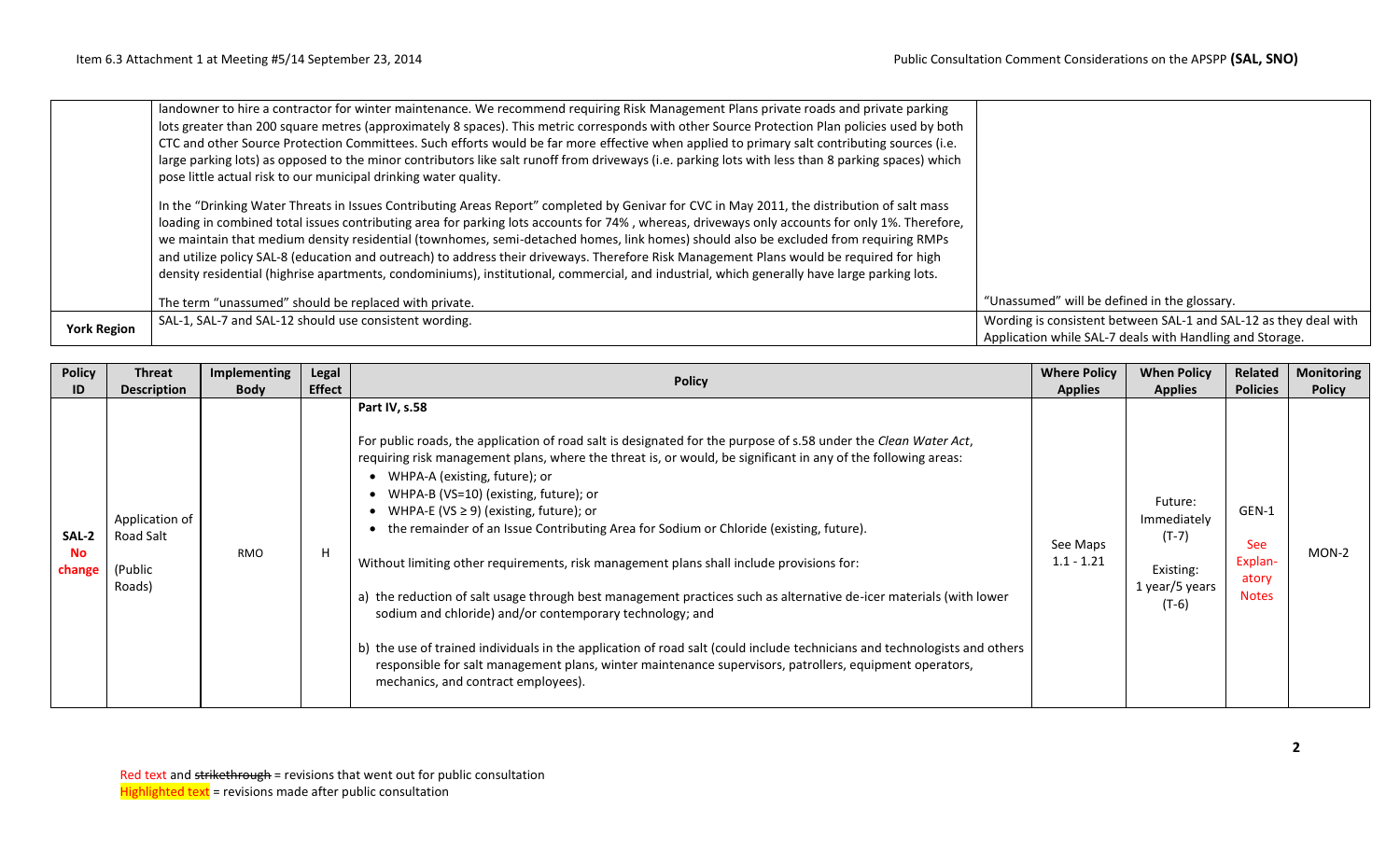| <b>Policy</b>                | <b>Threat</b>               | Implementing                      | Legal         |                                                                                                                                                                                                                                                                                                                                                                                                                                                                                                                                                                                                                                                                                                                                                                                                                                                                                                                                                                                                                                                                                                                                                                                                                                                                                                                                                                                                | <b>Where Policy</b>      | <b>When Policy</b>                                                                                                                                      | Related                                        | <b>Monitoring</b> |
|------------------------------|-----------------------------|-----------------------------------|---------------|------------------------------------------------------------------------------------------------------------------------------------------------------------------------------------------------------------------------------------------------------------------------------------------------------------------------------------------------------------------------------------------------------------------------------------------------------------------------------------------------------------------------------------------------------------------------------------------------------------------------------------------------------------------------------------------------------------------------------------------------------------------------------------------------------------------------------------------------------------------------------------------------------------------------------------------------------------------------------------------------------------------------------------------------------------------------------------------------------------------------------------------------------------------------------------------------------------------------------------------------------------------------------------------------------------------------------------------------------------------------------------------------|--------------------------|---------------------------------------------------------------------------------------------------------------------------------------------------------|------------------------------------------------|-------------------|
| ID                           | <b>Description</b>          | <b>Body</b>                       | <b>Effect</b> | <b>Policy</b>                                                                                                                                                                                                                                                                                                                                                                                                                                                                                                                                                                                                                                                                                                                                                                                                                                                                                                                                                                                                                                                                                                                                                                                                                                                                                                                                                                                  | <b>Applies</b>           | <b>Applies</b>                                                                                                                                          | <b>Policies</b>                                | <b>Policy</b>     |
| SAL-3<br><b>No</b><br>change | Application of<br>Road Salt | Planning<br>Approval<br>Authority | A             | <b>Land Use Planning</b><br>Where the application of road salt to roads and parking lots would be a significant drinking water threat, the planning<br>approval authority shall:<br>1) prohibit the establishment of new parking lots with greater than 2000 square metres (approximately 80 spaces) of<br>paved surface in:<br>WHPA-A not in an Issue Contributing Area for Sodium or Chloride (future);<br>2) prohibit the establishment of new parking lots with greater than 200 square metres (approximately 8 spaces) of<br>paved surface in:<br>• WHPA-A in an Issue Contributing Area for Sodium or Chloride (future); and<br>3) require a salt management plan, which includes a reduction in the future use of salt, as part of a complete<br>application for development which includes new roads and parking lots where the application of road salt is<br>significant in any of the following areas:<br>WHPA-B (VS=10) (future); or<br>WHPA-E (VS $\geq$ 9) (future); or<br>the remainder of an Issue Contributing Area for Sodium or Chloride (future).<br>Such plans should include but not be limited to mitigation measures regarding design of parking lots, roadways and<br>sidewalks to minimize the need for repeat application of road salt such as reducing ponding in parking areas; and<br>directing stormwater discharge outside of vulnerable areas where possible. | See Maps<br>$1.1 - 1.21$ | Future:<br>Immediately<br>$(T-9)$<br>Amend OPs<br>and ZBLs for<br>conformity<br>within 5 years<br>and ZBLs<br>within 3 years<br>of OP approval<br>(T-8) | N/A<br>See<br>Explan-<br>atory<br><b>Notes</b> | MON-1             |

|            | <b>COMMENTS POLICY SAL-3</b>                                                                                                                                                                                                                                                                                                                                                                                                                                                                                                                                                                                                                                                                         |                                                                                                                             |  |  |  |  |  |  |  |
|------------|------------------------------------------------------------------------------------------------------------------------------------------------------------------------------------------------------------------------------------------------------------------------------------------------------------------------------------------------------------------------------------------------------------------------------------------------------------------------------------------------------------------------------------------------------------------------------------------------------------------------------------------------------------------------------------------------------|-----------------------------------------------------------------------------------------------------------------------------|--|--|--|--|--|--|--|
|            | <b>Comments</b>                                                                                                                                                                                                                                                                                                                                                                                                                                                                                                                                                                                                                                                                                      | Response                                                                                                                    |  |  |  |  |  |  |  |
|            | 15. The NEC does not have the ability to regulate the application of road salt. The construction of new parking lots or storage/handling areas for salt could be dealt with at<br>such time that any new development was proposed. NEC staff would circulate any Niagara Escarpment Development Permit applications within identified vulnerable<br>areas to the Source Protection RMO for their review and recommendation. The proposed works would also be required NEP development criteria related to water quality<br>and quantity. (SAL-3 and SAL-10)                                                                                                                                          | Comment noted.                                                                                                              |  |  |  |  |  |  |  |
| <b>NEC</b> | 11. We note that the effect of this policy is legally binding (List A policy) and that the NEC is considered a "planning approval authority" in this policy. As noted above, the<br>NEC is not legally bound to implement SPP policies but, as noted in Comment 6, we support source protection and intend to incorporate a general policy in the NEP related<br>to the protection of source water that is consistent with the intent of the Clean Water Act. However, we question whether the NEC should be listed for List A policies.<br>12. For the reasons noted above, staff does not feel it is necessary to develop a specific policy in the NEP for each SPP policy to address this matter. | Staff to remove NEC from the "List A"<br>policy tables in the Appendices. Have<br>confirmed this revision with MOECC staff. |  |  |  |  |  |  |  |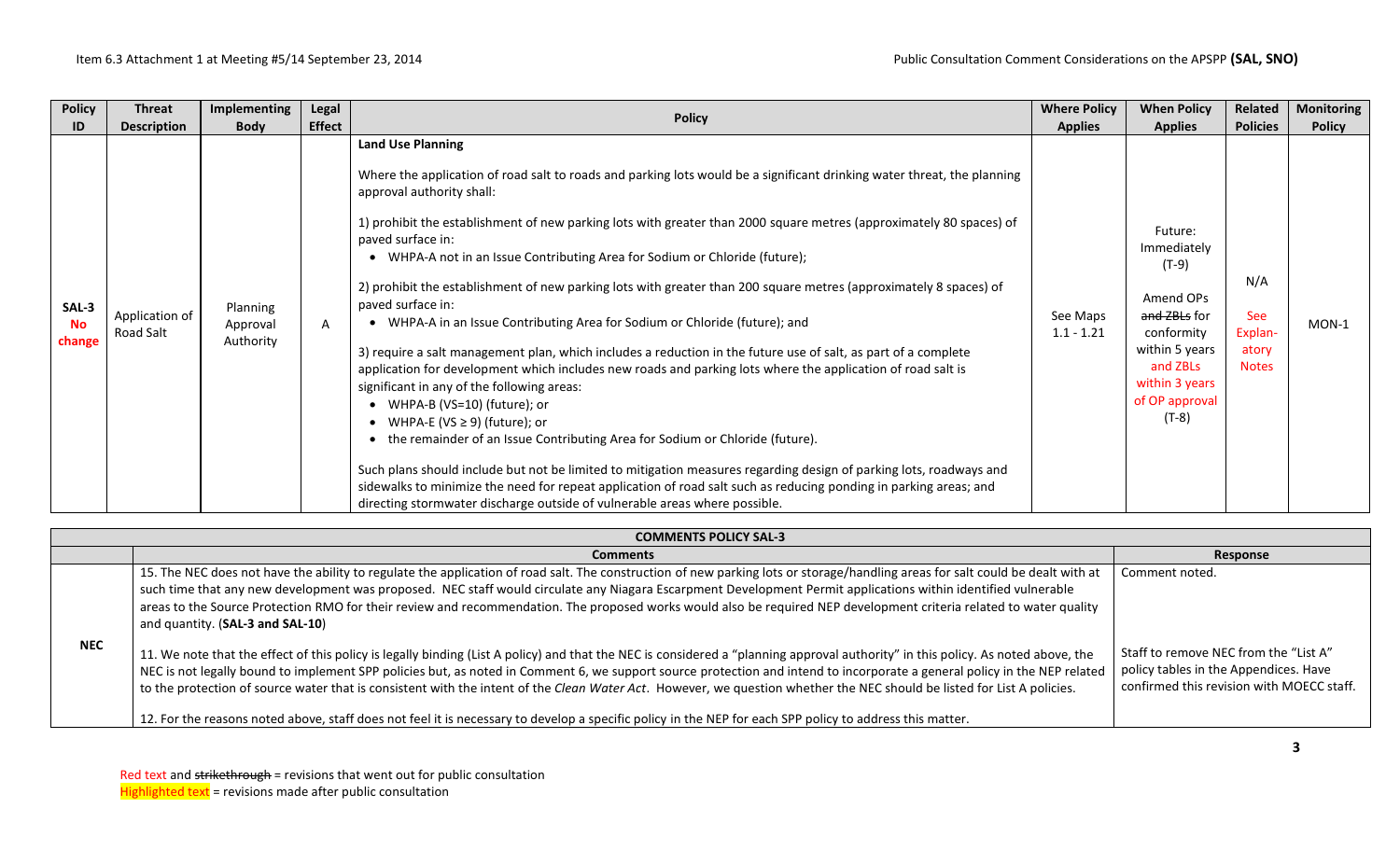|                   | 29. This policy requires road salt application optimization measures through "design" standards for parking lots, roadways and sidewalks but is not clear as to who is | Design measures can be implemented by      |
|-------------------|------------------------------------------------------------------------------------------------------------------------------------------------------------------------|--------------------------------------------|
| <b>Halton</b>     | responsible for their development. Staff recommends that the Ministries of the Environment and/or Transportation be responsible for developing the design standards,   | the municipalities as they will need to be |
| <b>Region and</b> | especially given the liabilities associated with salt application.                                                                                                     | specific to municipal situations. Examples |
| lower tier        |                                                                                                                                                                        | of design standards can be taken from      |
| munic.            |                                                                                                                                                                        | municipalities such as                     |
|                   |                                                                                                                                                                        | Kitchener/Waterloo.                        |

| <b>Policy</b><br>ID          | <b>Threat</b><br><b>Description</b> | Implementing<br><b>Body</b> | <b>Legal</b><br><b>Effect</b> | <b>Policy</b>                                                                                                                                                                                                                                                                                                                                                                                                                                                                                                                                                                                                                                                                | <b>Where Policy</b><br><b>Applies</b> | <b>When Policy</b><br><b>Applies</b>                                                 | Related<br><b>Policies</b>                            | <b>Monitoring</b><br><b>Policy</b> |
|------------------------------|-------------------------------------|-----------------------------|-------------------------------|------------------------------------------------------------------------------------------------------------------------------------------------------------------------------------------------------------------------------------------------------------------------------------------------------------------------------------------------------------------------------------------------------------------------------------------------------------------------------------------------------------------------------------------------------------------------------------------------------------------------------------------------------------------------------|---------------------------------------|--------------------------------------------------------------------------------------|-------------------------------------------------------|------------------------------------|
| SAL-4<br><b>No</b><br>change | Application of<br>Road Salt         | <b>MOECC</b>                |                               | <b>Specify Action</b><br>Where the application of road salt is, or would be, a significant drinking water threat, the Ministry of Environment<br>and Climate Change in consultation with other provincial ministries and municipal associations should promote best<br>management practices for the application of road salt, to protect sources of municipal drinking water in any of the<br>following areas:<br>WHPA-A (existing, future); or<br>WHPA-B (VS=10) (existing, future); or<br>WHPA-E (VS $\geq$ 9) (existing, future); or<br>the remainder of an Issue Contributing Area for Sodium or Chloride (existing, future).                                            | See Maps<br>$1.1 - 1.21$              | <b>Existing &amp;</b><br>Future:<br><b>Consider</b><br>within<br>2 years<br>$(T-15)$ | N/A<br><b>See</b><br>Explan-<br>atory<br><b>Notes</b> | $MON-4$                            |
| SAL-5<br><b>No</b><br>change | Application of<br>Road Salt         | <b>MOECC</b>                |                               | <b>Specify Action</b><br>Where the application of road salt is, or would be, a significant drinking water threat, the Ministry of Environment<br>and Climate Change in consultation with other provincial ministries and municipal associations should develop a<br>licensing and accreditation program for Snow and Ice Contractors for the application of road salt, to protect sources<br>of municipal drinking water in any of the following areas:<br>WHPA-A (existing, future); or<br>WHPA-B (VS=10) (existing, future); or<br>WHPA-E (VS $\geq$ 9) (existing, future); or<br>• the remainder of an Issue Contributing Area for Sodium or Chloride (existing, future). | See Maps<br>$1.1 - 1.21$              | <b>Existing &amp;</b><br>Future:<br>Consider<br>within<br>2 years<br>$(T-15)$        | N/A<br><b>See</b><br>Explan-<br>atory<br><b>Notes</b> | $MON-4$                            |

|        | <b>COMMENTS POLICY SAL-2</b>                                                                                                                                          |                |  |  |  |  |  |  |  |
|--------|-----------------------------------------------------------------------------------------------------------------------------------------------------------------------|----------------|--|--|--|--|--|--|--|
|        | <b>Comments</b>                                                                                                                                                       | Response       |  |  |  |  |  |  |  |
| Durham | ", 2014 of making municipalities responsible for promoting existing salt management<br>The Region opposes the suggestion in Director Ling Mark's letter of July 14"', | Comment noted. |  |  |  |  |  |  |  |
| Region | practices.                                                                                                                                                            |                |  |  |  |  |  |  |  |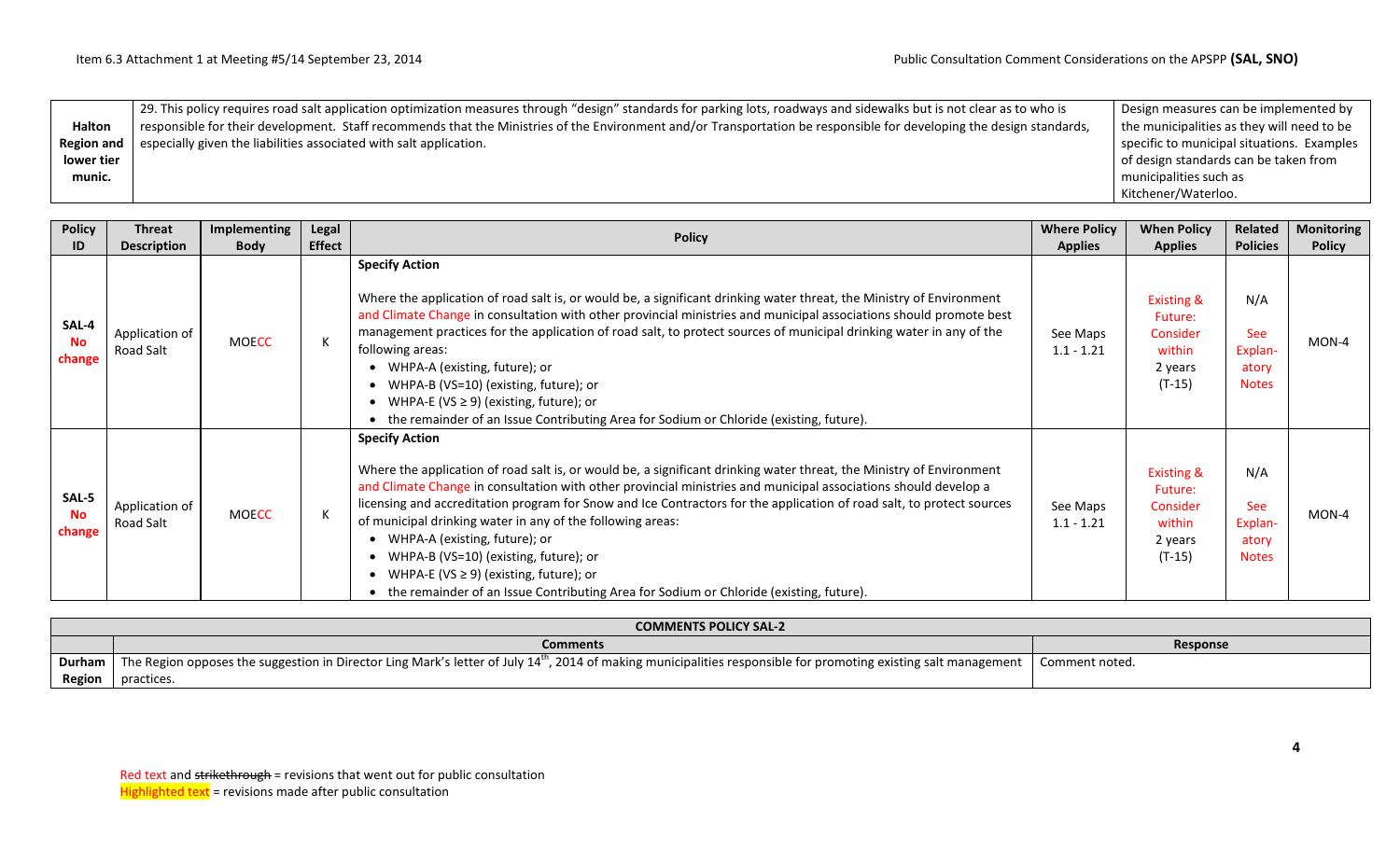| <b>Policy</b>                | <b>Threat</b>                                           | Implementing                  | Legal         | <b>Policy</b>                                                                                                                                                                                                                                                                                                                                                                                                                                                                                                                                                                                                                                                                                                                                                                                                                                                                                                                                                                                                                                                                                                                                                                                                                                                                                                                                                                                                                                                                                                                                                                                                                                                                                                                                                                                           | <b>Where Policy</b>      | <b>When Policy</b>                                                            | <b>Related</b>                                 | <b>Monitoring</b> |
|------------------------------|---------------------------------------------------------|-------------------------------|---------------|---------------------------------------------------------------------------------------------------------------------------------------------------------------------------------------------------------------------------------------------------------------------------------------------------------------------------------------------------------------------------------------------------------------------------------------------------------------------------------------------------------------------------------------------------------------------------------------------------------------------------------------------------------------------------------------------------------------------------------------------------------------------------------------------------------------------------------------------------------------------------------------------------------------------------------------------------------------------------------------------------------------------------------------------------------------------------------------------------------------------------------------------------------------------------------------------------------------------------------------------------------------------------------------------------------------------------------------------------------------------------------------------------------------------------------------------------------------------------------------------------------------------------------------------------------------------------------------------------------------------------------------------------------------------------------------------------------------------------------------------------------------------------------------------------------|--------------------------|-------------------------------------------------------------------------------|------------------------------------------------|-------------------|
| ID                           | <b>Description</b>                                      | <b>Body</b>                   | <b>Effect</b> |                                                                                                                                                                                                                                                                                                                                                                                                                                                                                                                                                                                                                                                                                                                                                                                                                                                                                                                                                                                                                                                                                                                                                                                                                                                                                                                                                                                                                                                                                                                                                                                                                                                                                                                                                                                                         | <b>Applies</b>           | <b>Applies</b>                                                                | <b>Policies</b>                                | <b>Policy</b>     |
| SAL-6<br><b>No</b><br>change | Application of<br>Road Salt<br>(Provincial<br>Highways) | Ministry of<br>Transportation |               | <b>Specify Action</b><br>For provincial highways where the application of road salt is, or would be, a significant drinking water threat in any of<br>the following areas:<br>WHPA-A (existing, future); or<br>WHPA-B (VS=10) (existing, future); or<br>WHPA-E (VS $\geq$ 9) (existing, future); or<br>the remainder of an Issue Contributing Area for Sodium or Chloride (existing, future);<br>the Ministry of Transportation should:<br>a) continue the proactive implementation of their salt management plans with their supporting de-icing contactors<br>and the use of best management practices within wellhead protection areas;<br>b) update their salt management plan, as required, to ensure consistency with the most current versions of<br>Environment Canada's Code of Practice for the Environmental Management of Road Salts and Transportation<br>Association of Canada's Synthesis of Best Practices;<br>c) investigate and implement where practical, alternative products and mitigation practices and technologies for road<br>salt application and the management of highway runoff and infiltration;<br>d) in consultation with the Source Protection Authority, consider the information contained in the CTC Source<br>Protection Assessment Reports for the siting and prioritization of future pilot projects assessments related to road<br>salt application and the management of highway runoff and infiltration. In particular, a pilot project an assessment of<br>application rates and options for reducing the application of salt should be undertaken at those wells in Orangeville<br>immediately adjacent to Highways 9 and 10; and<br>e) forward upon request to the Source Protection Authority the results of monitoring data on specific pilot projects. | See Maps<br>$1.1 - 1.21$ | <b>Existing &amp;</b><br>Future:<br>Consider<br>within<br>2 years<br>$(T-15)$ | N/A<br>See<br>Explan-<br>atory<br><b>Notes</b> | MON-4             |

|                   | <b>COMMENTS POLICY SAL-6</b>                                                                                                                                               |                                          |  |  |  |  |  |  |
|-------------------|----------------------------------------------------------------------------------------------------------------------------------------------------------------------------|------------------------------------------|--|--|--|--|--|--|
|                   | <b>Comments</b>                                                                                                                                                            | Response                                 |  |  |  |  |  |  |
| Halton            | 30. To fully optimize the effectiveness of this salt management policy applicable to WHPA-A, WHPA-B, WHPA-E and chloride ICA, the Ministry of Transportation should be     | Staff agree this would be ideal, however |  |  |  |  |  |  |
| <b>Region and</b> | equally responsible to implement legally binding salt management policies, such as a Risk Management Plan.                                                                 | the tools are not available through the  |  |  |  |  |  |  |
| lower tier        |                                                                                                                                                                            | Clean Water Act, 2006 to impose such     |  |  |  |  |  |  |
| municipalities    | Monitoring results of specific road salt assessments by the MTO should be shared with the Planning Approval Authority.                                                     | measures.                                |  |  |  |  |  |  |
| <b>CVC</b>        | CVC Staff fully supports these policies. There were challenges in defining the land areas thought to contribute towards the elevated concentrations of sodium and chloride | Comment noted.                           |  |  |  |  |  |  |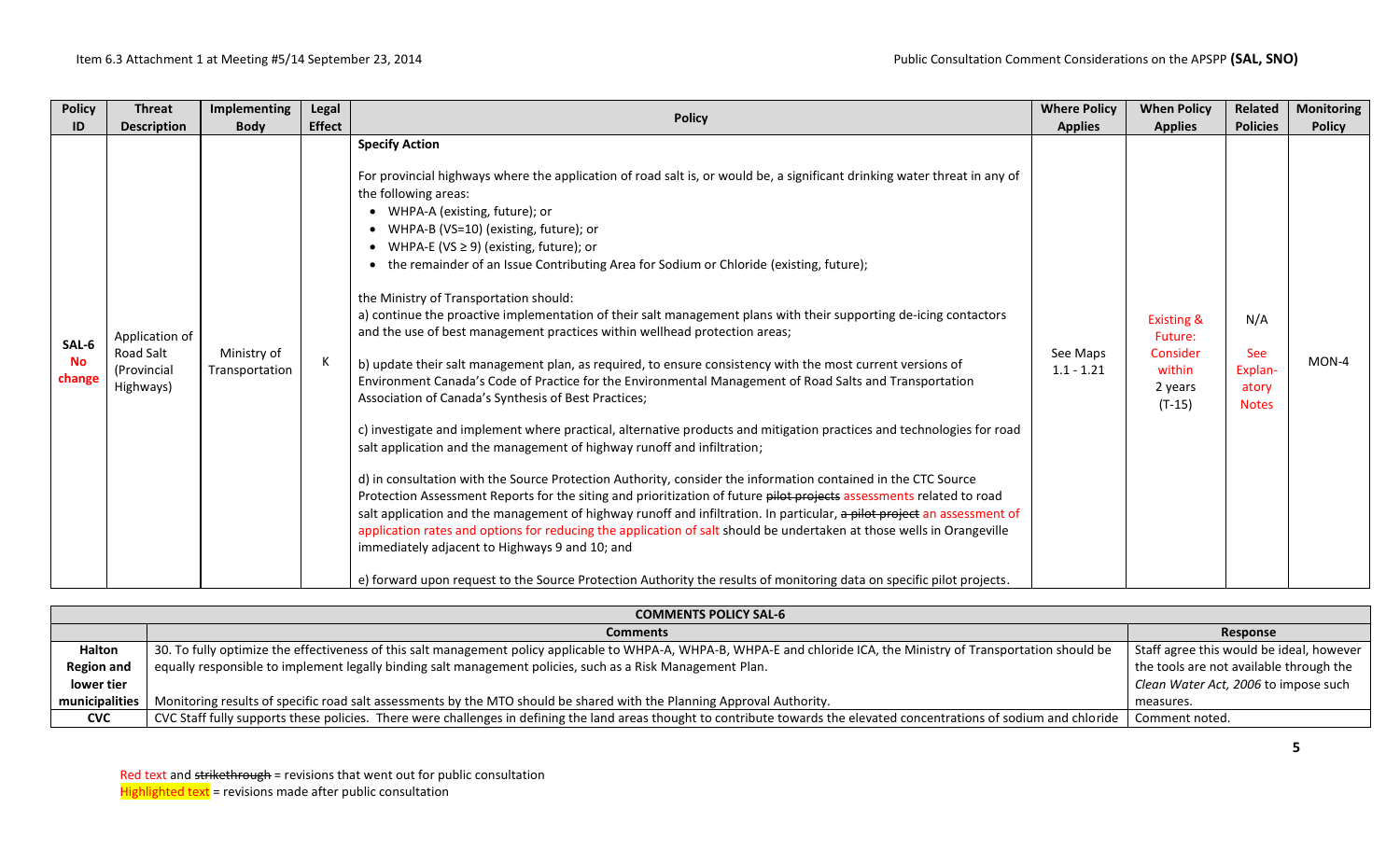observed in several municipal wells in the CVSPA. Given that a conservative approach was applied in the description of the zones, any additional effort that can assist in understanding and refining the Issue Contributing Area would be extremely beneficial. Additional study can also be instrumental in assessing which point sources may represent potential threats. For example, no data is currently available that can provide a definitive linkage between the Orangeville Water Pollution Control Plant (WPCP) and the level of sodium and chloride in water from nearby supply Well 10. The finding that Well 10's water quality may be impacted by the WCPC was based mainly on association, given the location of the plant's effluent outflow, nearby surface water quality, trends in groundwater quality and knowledge of the aquifer condition.

| <b>Policy</b>                | <b>Threat</b>                           | Implementing | Legal         | <b>Policy</b>                                                                                                                                                                                                                                                                                                                                                                                                                                                                                                                                                                                              | <b>Where Policy</b>      | <b>When Policy</b>                     | Related                                          | <b>Monitoring</b> |
|------------------------------|-----------------------------------------|--------------|---------------|------------------------------------------------------------------------------------------------------------------------------------------------------------------------------------------------------------------------------------------------------------------------------------------------------------------------------------------------------------------------------------------------------------------------------------------------------------------------------------------------------------------------------------------------------------------------------------------------------------|--------------------------|----------------------------------------|--------------------------------------------------|-------------------|
| ID                           | <b>Description</b>                      | <b>Body</b>  | <b>Effect</b> |                                                                                                                                                                                                                                                                                                                                                                                                                                                                                                                                                                                                            | <b>Applies</b>           | <b>Applies</b>                         | <b>Policies</b>                                  | <b>Policy</b>     |
| SAL-7<br><b>No</b><br>change | Handling and<br>Storage of<br>Road Salt | <b>RMO</b>   | G             | Part IV, s.57, s.58<br>Where the handling and storage of road salt is, or would be, a significant drinking water threat (excluding incidental<br>quantities for personal use), the following actions shall be taken:<br>1) The handling and storage of road salt is designated for the purpose of s.57 under the Clean Water Act, and is<br>therefore prohibited where the threat would be significant in any of the following areas:<br>WHPA-A (future); or<br>WHPA-B (VS=10) (future); or<br>WHPA-E (VS ≥9) (future); or<br>the remainder of an Issue Contributing Area for Sodium or Chloride (future). | See Maps<br>$1.1 - 1.21$ | Future:<br>Immediately<br>$(T-5)$      | GEN-1<br>See<br>Explan-<br>atory<br><b>Notes</b> | $MON-2$           |
|                              |                                         |              | H             | 2) The handling and storage of road salt is designated for the purpose of s.58 under the Clean Water Act, requiring<br>risk management plans, where the threat is significant in any of the following areas:<br>WHPA-A (existing); or<br>WHPA-B (VS=10) (existing); or<br>WHPA-E (VS $\geq$ 9) (existing); or<br>the remainder of an Issue Contributing Area for Sodium or Chloride (existing).                                                                                                                                                                                                            |                          | Existing:<br>1 year/5 years<br>$(T-6)$ | N/A<br>See<br>Explan-<br>atory<br><b>Notes</b>   | MON-2             |

|                    | <b>COMMENTS POLICY SAL-7</b>                           |                                                                                                                           |  |  |  |  |  |  |
|--------------------|--------------------------------------------------------|---------------------------------------------------------------------------------------------------------------------------|--|--|--|--|--|--|
|                    | Comments                                               | <b>Response</b>                                                                                                           |  |  |  |  |  |  |
| <b>York Region</b> | SAL-1, SAL-7 and SAL-12 should use consistent wording. | Wording is consistent between SAL-1 and SAL-12 as they deal with Application while SAL-7 deals with Handling and Storage. |  |  |  |  |  |  |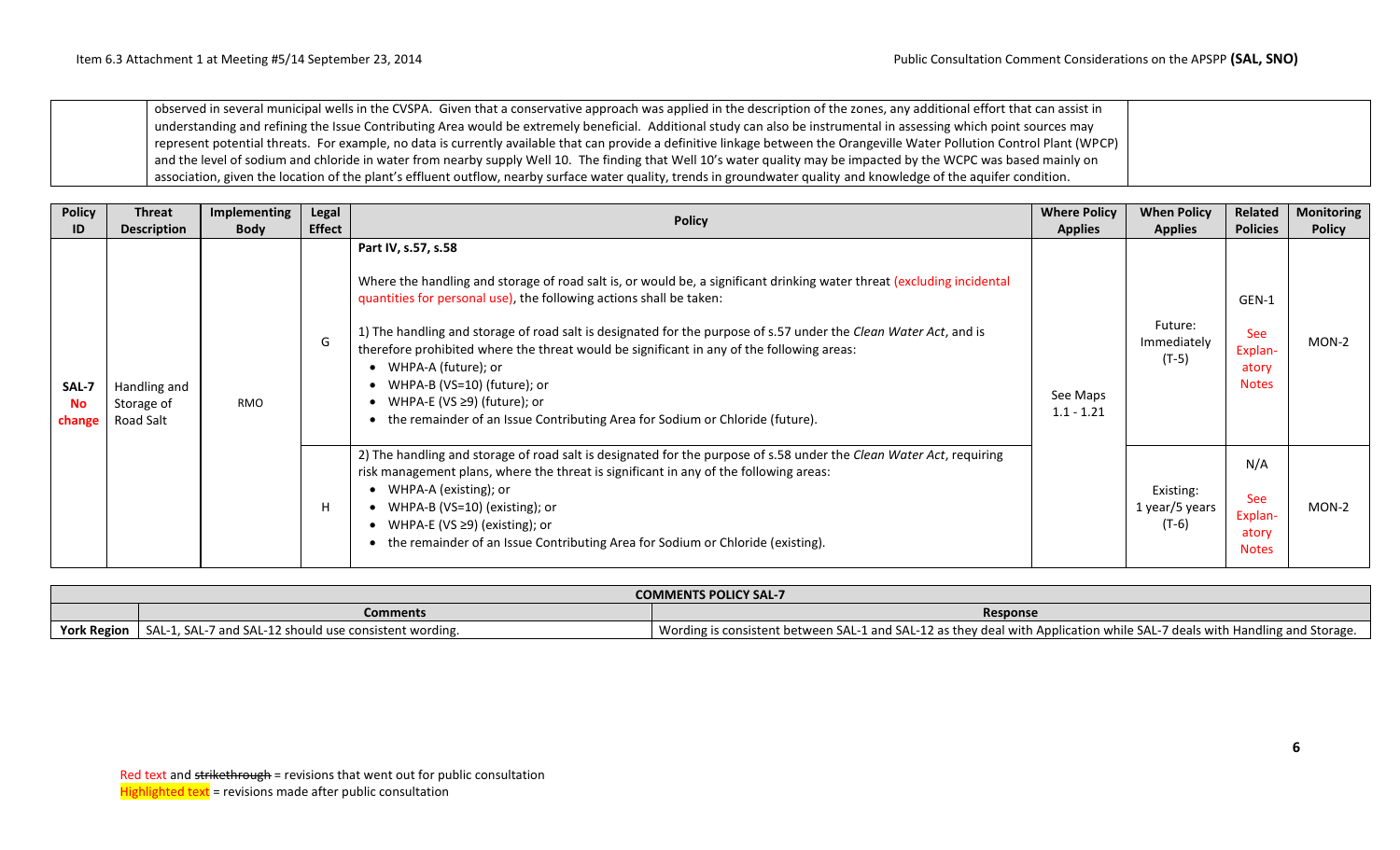| <b>Policy</b>                                             | <b>Threat</b>                                                          | Implementing                 | Legal         |                                                                                                                                                                                                                                                                                                                                                                                                                                                                                                                                                                                                                                                                                                                                                                                                                                                                                                                                                                                                                                                                                                                                                                                                                                                                                                                                                                                               | <b>Where Policy</b>      | <b>When Policy</b>                                      | Related                                          | <b>Monitoring</b> |
|-----------------------------------------------------------|------------------------------------------------------------------------|------------------------------|---------------|-----------------------------------------------------------------------------------------------------------------------------------------------------------------------------------------------------------------------------------------------------------------------------------------------------------------------------------------------------------------------------------------------------------------------------------------------------------------------------------------------------------------------------------------------------------------------------------------------------------------------------------------------------------------------------------------------------------------------------------------------------------------------------------------------------------------------------------------------------------------------------------------------------------------------------------------------------------------------------------------------------------------------------------------------------------------------------------------------------------------------------------------------------------------------------------------------------------------------------------------------------------------------------------------------------------------------------------------------------------------------------------------------|--------------------------|---------------------------------------------------------|--------------------------------------------------|-------------------|
| ID                                                        | <b>Description</b>                                                     | <b>Body</b>                  | <b>Effect</b> | <b>Policy</b>                                                                                                                                                                                                                                                                                                                                                                                                                                                                                                                                                                                                                                                                                                                                                                                                                                                                                                                                                                                                                                                                                                                                                                                                                                                                                                                                                                                 | <b>Applies</b>           | <b>Applies</b>                                          | <b>Policies</b>                                  | <b>Policy</b>     |
| SAL-8<br><b>Edited</b><br>(no)<br>change<br>to<br>intent) | Application of<br>Road Salt<br>Handling and<br>Storage of<br>Road Salt | Municipality<br><b>MOECC</b> |               | <b>Education and Outreach</b><br>The municipality shall deliver education and outreach materials and programs where the application, handling and<br>storage of road salt is, or would be, a significant drinking water threat targeted towards:<br>a) owners/tenants of residences and small businesses where the application, handling and storage of road salt<br>(existing, future) is, or would be, a significant drinking water threat about the impact of salt on municipal drinking<br>water and what they can do to reduce their use of salt to ensure that the activity ceases to be or does not become a<br>significant drinking water threat; and<br>b) commercial and industrial sectors to address the importance of source protection planning and the impacts of road<br>salt on drinking water sources, with the key message being responsible salt storage and application, and the use of<br>contemporary technology;<br>in any of the following areas:<br>WHPA-A (existing, future); or<br>$\bullet$<br>WHPA-B (VS=10) (existing, future); or<br>WHPA-E (VS $\geq$ 9) (existing, future); or<br>the remainder of an Issue Contributing Area for Sodium or Chloride (existing, future).<br>Where appropriate education and outreach materials prepared by the Ministry of Environment and Climate Change<br>are available, the municipality shall deliver those materials. | See Maps<br>$1.1 - 1.21$ | <b>Existing &amp;</b><br>Future:<br>2 years<br>$(T-10)$ | GEN-6<br>See<br>Explan-<br>atory<br><b>Notes</b> | MON-1<br>$MON-4$  |

|             | <b>COMMENTS POLICY SAL-8</b>                                                                                |                                                                                                        |
|-------------|-------------------------------------------------------------------------------------------------------------|--------------------------------------------------------------------------------------------------------|
|             | <b>Comments</b>                                                                                             | Response                                                                                               |
|             | The Town is requesting the CTC SPC to provide further clarification on the requirement for the              | Where information is already made available by another agency, the Town of Orangeville should use      |
|             | Municipality to "deliver" education and outreach materials and programs in areas where the application,     | those materials. Where information is not available, the Town of Orangeville would be required to      |
| Town of     | handling and storage of road salt is, or would be, a significant drinking water threat. Does the proposed   | develop any education and outreach materials and MOECC is in the process of rolling out an Education   |
| Orangeville | SAL-8 policy require the Municipality to also develop the education and outreach materials and programs?    | and Outreach catalogue to help municipalities comply with education and outreach policies. Also, SPMIF |
|             | If so, the Town is requesting that staffing and funding limitations at smaller municipalities be considered | funding has been provided to the Town of Orangeville by the Province that could be used towards        |
|             | before finalizing this policy.                                                                              | policies such as this.                                                                                 |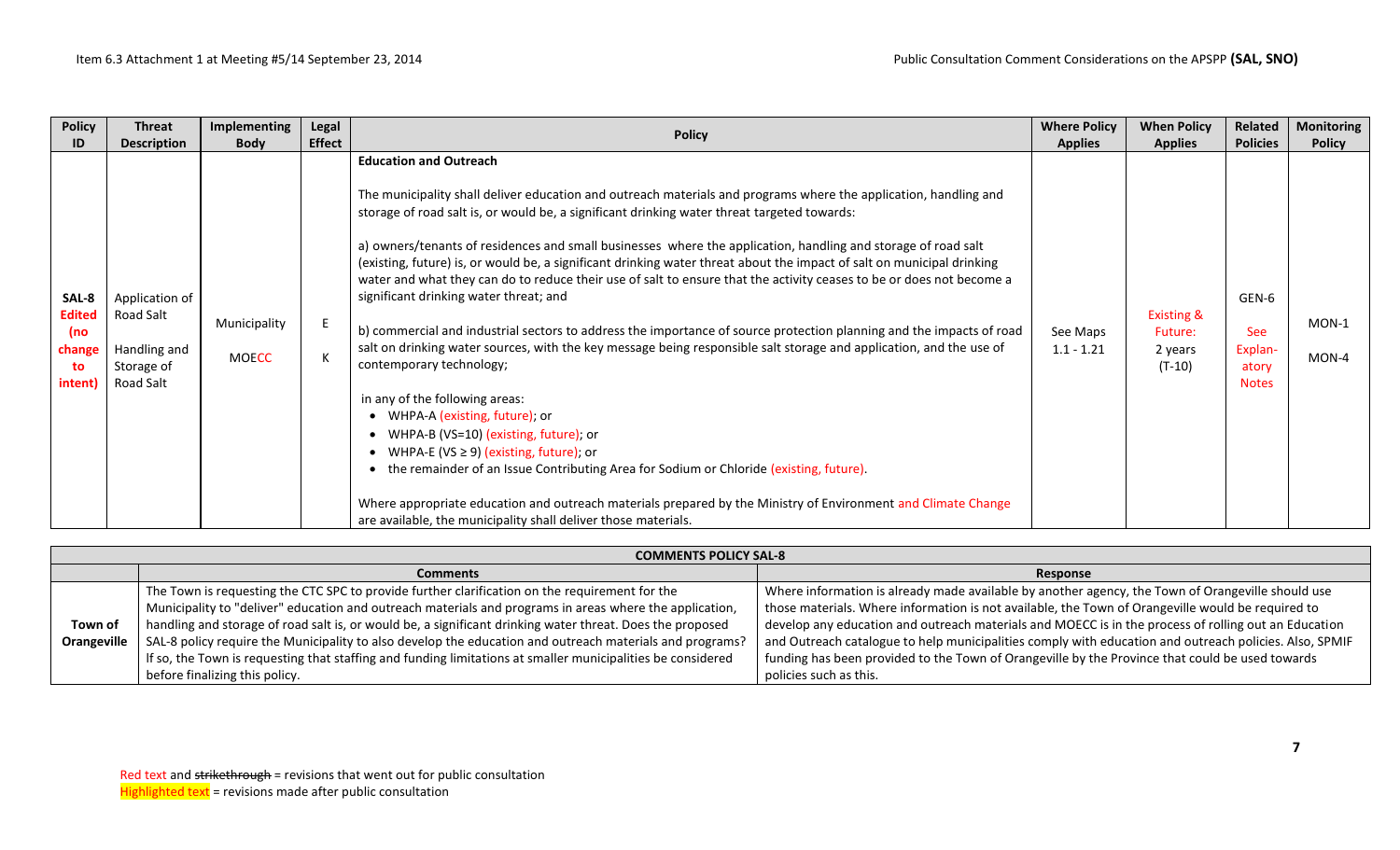| <b>Policy</b>                                            | <b>Threat</b>                                                          | Implementing               | Legal         | <b>Policy</b>                                                                                                                                                                                                                                                                                                                                                                                                                                                                                                                                                                                                                                                                                                                                                                                                                                                                                                                  | <b>Where Policy</b>                    | <b>When Policy</b>                                                         | Related                                               | <b>Monitoring</b>  |
|----------------------------------------------------------|------------------------------------------------------------------------|----------------------------|---------------|--------------------------------------------------------------------------------------------------------------------------------------------------------------------------------------------------------------------------------------------------------------------------------------------------------------------------------------------------------------------------------------------------------------------------------------------------------------------------------------------------------------------------------------------------------------------------------------------------------------------------------------------------------------------------------------------------------------------------------------------------------------------------------------------------------------------------------------------------------------------------------------------------------------------------------|----------------------------------------|----------------------------------------------------------------------------|-------------------------------------------------------|--------------------|
| ID                                                       | <b>Description</b>                                                     | <b>Body</b>                | <b>Effect</b> |                                                                                                                                                                                                                                                                                                                                                                                                                                                                                                                                                                                                                                                                                                                                                                                                                                                                                                                                | <b>Applies</b>                         | <b>Applies</b>                                                             | <b>Policies</b>                                       | <b>Policy</b>      |
| SAL-9<br><b>Edited</b><br>(no<br>change<br>to<br>intent) | Application of<br>Road Salt<br>Handling and<br>Storage of<br>Road Salt | <b>SPA</b><br>Municipality |               | <b>Monitoring</b><br>Where the application, handling and storage of road salt (existing, future) is, or would be, a significant drinking water<br>threat in an Issue Contributing Area for Sodium or Chloride:<br>a) the responsible Source Protection Authority, in partnership with affected municipalities, shall conduct an<br>investigation on the source and nature of sodium and chloride threats, contingent on funding;<br>b) the municipality shall undertake monthly sampling of sodium and chloride levels in raw water at affected wells and<br>report the results to the Source Protection Authority; and<br>c) the Source Protection Authority in partnership with affected municipalities shall assess the information for any<br>increasing trends and advise the Source Protection Committee on the need for new source protection plan policies to<br>be developed to prevent future drinking water Issues. | See Maps<br>1.2<br>1.3<br>1.11<br>1.14 | <b>Existing &amp;</b><br>Future:<br>Initiate within<br>2 years<br>$(T-16)$ | N/A<br><b>See</b><br>Explan-<br>atory<br><b>Notes</b> | $MON-3$<br>$MON-1$ |

|                                           | <b>COMMENTS POLICY SAL-9</b>                                                                                                                                                                                                                                                                                                                                                                                                                                                                                                                                                                                                                                                                                                                                                                                                                                                                                                                                                                                                                                  |                         |  |  |  |  |  |  |  |  |
|-------------------------------------------|---------------------------------------------------------------------------------------------------------------------------------------------------------------------------------------------------------------------------------------------------------------------------------------------------------------------------------------------------------------------------------------------------------------------------------------------------------------------------------------------------------------------------------------------------------------------------------------------------------------------------------------------------------------------------------------------------------------------------------------------------------------------------------------------------------------------------------------------------------------------------------------------------------------------------------------------------------------------------------------------------------------------------------------------------------------|-------------------------|--|--|--|--|--|--|--|--|
|                                           | <b>Comments</b>                                                                                                                                                                                                                                                                                                                                                                                                                                                                                                                                                                                                                                                                                                                                                                                                                                                                                                                                                                                                                                               | Response                |  |  |  |  |  |  |  |  |
| Halton<br><b>Region and</b><br>lower tier | 31. Halton Region currently undertakes extensive groundwater monitoring throughout its municipalities including water level measurements and water quality sampling.<br>Regular findings of water quality would be reported to the SPA on an annual basis.<br>Any ongoing assessment of chloride trending by the SPA should obviously involve Halton Region to ensure a comprehensive understanding of the water quality data,                                                                                                                                                                                                                                                                                                                                                                                                                                                                                                                                                                                                                                | Revision has been made. |  |  |  |  |  |  |  |  |
| municipalities                            | operation of the water system, Halton Region's salt management plan measures, etc. Joint disclosure, by the SPA and Halton Region, of chloride trending findings to the<br>SPC is requested, rather than solely by the SPA.                                                                                                                                                                                                                                                                                                                                                                                                                                                                                                                                                                                                                                                                                                                                                                                                                                   |                         |  |  |  |  |  |  |  |  |
| <b>CVC</b>                                | CVC Staff fully supports these policies. There were challenges in defining the land areas thought to contribute towards the elevated concentrations of sodium and chloride<br>observed in several municipal wells in the CVSPA. Given that a conservative approach was applied in the description of the zones, any additional effort that can assist in<br>understanding and refining the Issue Contributing Area would be extremely beneficial. Additional study can also be instrumental in assessing which point sources may<br>represent potential threats. For example, no data is currently available that can provide a definitive linkage between the Orangeville Water Pollution Control Plant (WPCP)<br>and the level of sodium and chloride in water from nearby supply Well 10. The finding that Well 10's water quality may be impacted by the WCPC was based mainly on<br>association, given the location of the plant's effluent outflow, nearby surface water quality, trends in groundwater quality and knowledge of the aquifer condition. | Comment noted.          |  |  |  |  |  |  |  |  |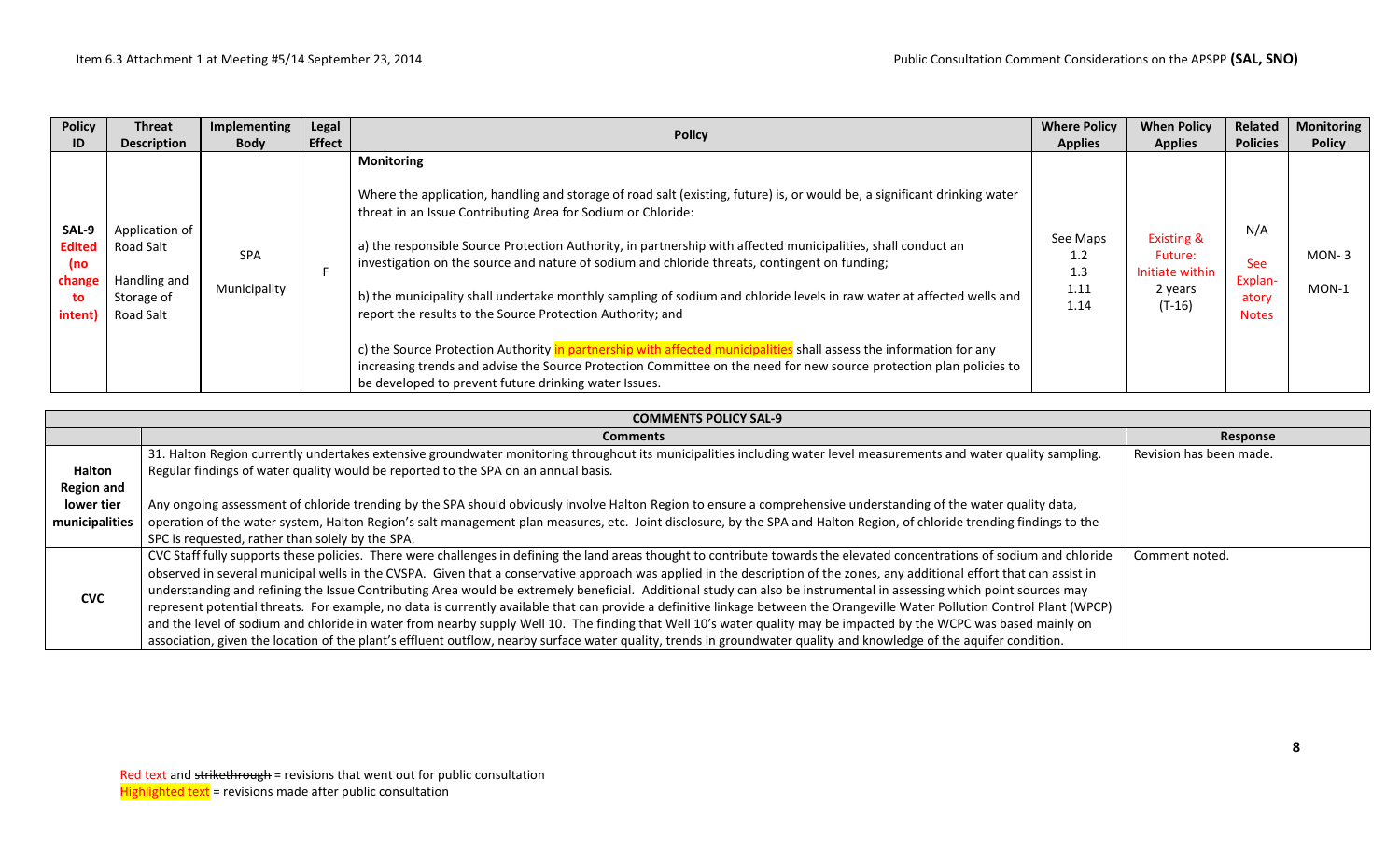| <b>Policy</b>                        | <b>Threat</b>                                                  | Implementing                      | Legal         |                                                                                                                                                                                                                                                                                                                                                                                                                                                                                                                                                                                                                                                                                                                                                                                                                                                                                                                                              | <b>Where Policy</b>                                            | <b>When Policy</b>                                                                                                                                        | Related                                               | <b>Monitoring</b> |
|--------------------------------------|----------------------------------------------------------------|-----------------------------------|---------------|----------------------------------------------------------------------------------------------------------------------------------------------------------------------------------------------------------------------------------------------------------------------------------------------------------------------------------------------------------------------------------------------------------------------------------------------------------------------------------------------------------------------------------------------------------------------------------------------------------------------------------------------------------------------------------------------------------------------------------------------------------------------------------------------------------------------------------------------------------------------------------------------------------------------------------------------|----------------------------------------------------------------|-----------------------------------------------------------------------------------------------------------------------------------------------------------|-------------------------------------------------------|-------------------|
| ID                                   | <b>Description</b>                                             | <b>Body</b>                       | <b>Effect</b> | <b>Policy</b>                                                                                                                                                                                                                                                                                                                                                                                                                                                                                                                                                                                                                                                                                                                                                                                                                                                                                                                                | <b>Applies</b>                                                 | <b>Applies</b>                                                                                                                                            | <b>Policies</b>                                       | <b>Policy</b>     |
| <b>SAL-10</b><br><b>No</b><br>change | Moderate/<br><b>Low Threats</b><br>Application of<br>Road Salt | Planning<br>Approval<br>Authority | B             | <b>Land Use Planning</b><br>Where the application of road salt would be a moderate or low drinking water threat, the planning approval authority<br>is encouraged to require a salt management plan, which includes a reduction in the future use of salt, as part of a<br>complete application for development which includes new roads and parking lots in any of the following areas:<br>WHPA-B (VS<10) (future); or<br>WHPA-C (future); or<br>WHPA-D (future); or<br>WHPA-E (VS $\geq$ 4.5 and <9) (future); or<br>HVA (future); or<br>SGRA (VS $\geq$ 6) (future).<br>Such plans should include, but not be limited to, mitigation measures regarding design of parking lots, roadways and<br>sidewalks to minimize the need for repeat application of road salt such as reducing ponding in parking areas, directing<br>stormwater discharge outside of vulnerable areas where possible, and provisions to hire certified contractors. | See Chapter 5<br>of the<br>respective<br>Assessment<br>Reports | Future:<br>Immediately<br>$(T-9)$<br>Amend OPs<br>and ZBLs for<br>conformity<br>within 5 years<br>and ZBLs<br>within 3 years<br>of OP approval<br>$(T-8)$ | N/A<br><b>See</b><br>Explan-<br>atory<br><b>Notes</b> | N/A               |

|            | <b>COMMENTS POLICY SAL-10</b>                                                                                                                                                                                                                                                                                                                                                                                                                                                                                                                               |                                                                                                                                |  |  |  |  |  |  |  |
|------------|-------------------------------------------------------------------------------------------------------------------------------------------------------------------------------------------------------------------------------------------------------------------------------------------------------------------------------------------------------------------------------------------------------------------------------------------------------------------------------------------------------------------------------------------------------------|--------------------------------------------------------------------------------------------------------------------------------|--|--|--|--|--|--|--|
|            | <b>Comments</b>                                                                                                                                                                                                                                                                                                                                                                                                                                                                                                                                             | Response                                                                                                                       |  |  |  |  |  |  |  |
|            | 15. The NEC does not have the ability to regulate the application of road salt. The construction of new parking lots or storage/handling areas for salt could be dealt with at<br>such time that any new development was proposed. NEC staff would circulate any Niagara Escarpment Development Permit applications within identified vulnerable areas to<br>the Source Protection RMO for their review and recommendation. The proposed works would also be required NEP development criteria related to water quality and<br>quantity. (SAL-3 and SAL-10) | Comment noted.                                                                                                                 |  |  |  |  |  |  |  |
| <b>NEC</b> | 11. As noted above, the NEC is not legally bound to implement SPP policies but, as noted in Comment 6, we support source protection and intend to incorporate a general<br>policy in the NEP related to the protection of source water that is consistent with the intent of the Clean Water Act. However, we question whether the NEC should be listed<br>for List A policies.                                                                                                                                                                             | Staff to remove NEC from the "List B"<br>policy tables in the Appendices. Have<br>confirmed this revision with MOECC<br>staff. |  |  |  |  |  |  |  |
|            | 12. For the reasons noted above, staff does not feel it is necessary to develop a specific policy in the NEP for each SPP policy to address this matter.                                                                                                                                                                                                                                                                                                                                                                                                    |                                                                                                                                |  |  |  |  |  |  |  |
| Town of    | For the CTC Source Protection Committee's information regarding Policy SAL-10, the Town has an existing Official Plan policy that ensures locations for snow storage on a site<br>are reviewed through the development application process so that snow melt does not carry contaminants and salt loads directly into creeks and Lake Ontario, and a Salt                                                                                                                                                                                                   | Comment noted.                                                                                                                 |  |  |  |  |  |  |  |
| Ajax       | Management Plan is required with the submission of a development application. The Town will also be considering a requirement for snow storage on a property as part of<br>the current Comprehensive Zoning By-law Review. Additionally, the Town has a Salt Management Plan that addresses the application of road salt and snow storage locations.                                                                                                                                                                                                        |                                                                                                                                |  |  |  |  |  |  |  |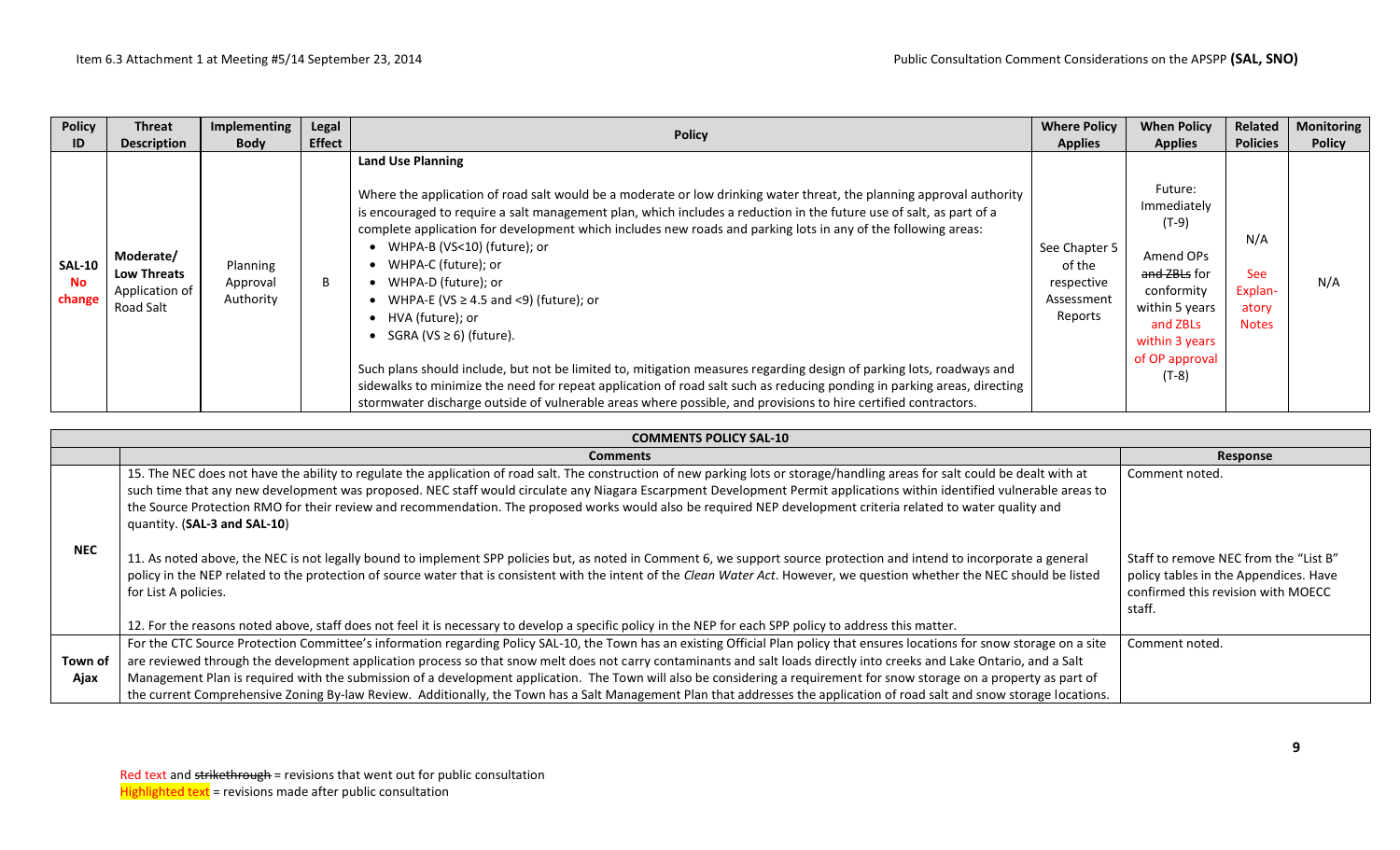| <b>Policy</b>                        | <b>Threat</b>                                                  | Implementing | Legal         | <b>Policy</b>                                                                                                                                                                                                                                                                                                                                                                                                                                                                                                                                                                                                                               | <b>Where Policy</b>                                            | <b>When Policy</b>                                                            | Related                                               | Monitoring    |
|--------------------------------------|----------------------------------------------------------------|--------------|---------------|---------------------------------------------------------------------------------------------------------------------------------------------------------------------------------------------------------------------------------------------------------------------------------------------------------------------------------------------------------------------------------------------------------------------------------------------------------------------------------------------------------------------------------------------------------------------------------------------------------------------------------------------|----------------------------------------------------------------|-------------------------------------------------------------------------------|-------------------------------------------------------|---------------|
| ID                                   | <b>Description</b>                                             | <b>Body</b>  | <b>Effect</b> |                                                                                                                                                                                                                                                                                                                                                                                                                                                                                                                                                                                                                                             | <b>Applies</b>                                                 | <b>Applies</b>                                                                | <b>Policies</b>                                       | <b>Policy</b> |
| <b>SAL-11</b><br><b>No</b><br>change | Moderate/<br><b>Low Threats</b><br>Application of<br>Road Salt | <b>MOE</b>   |               | <b>Specify Action</b><br>Where the application of road salt is, or would be, a moderate or low drinking water threat, the Ministry of<br>Environment in consultation with other provincial ministries and municipal associations should promote best<br>management practices for the application of road salt, to protect sources of municipal drinking water in any of the<br>following areas:<br>WHPA-B (VS<10) (existing, future); or<br>WHPA-C (existing, future); or<br>WHPA-D (existing, future); or<br>WHPA-E (VS $\geq$ 4.5 and <9) (existing, future); or<br>HVA (existing, future); or<br>SGRA ( $VS \ge 6$ ) (existing, future). | See Chapter 5<br>of the<br>respective<br>Assessment<br>Reports | <b>Existing &amp;</b><br>Future:<br>Consider<br>within<br>2 years<br>$(T-15)$ | N/A<br><b>See</b><br>Explan-<br>atory<br><b>Notes</b> | N/A           |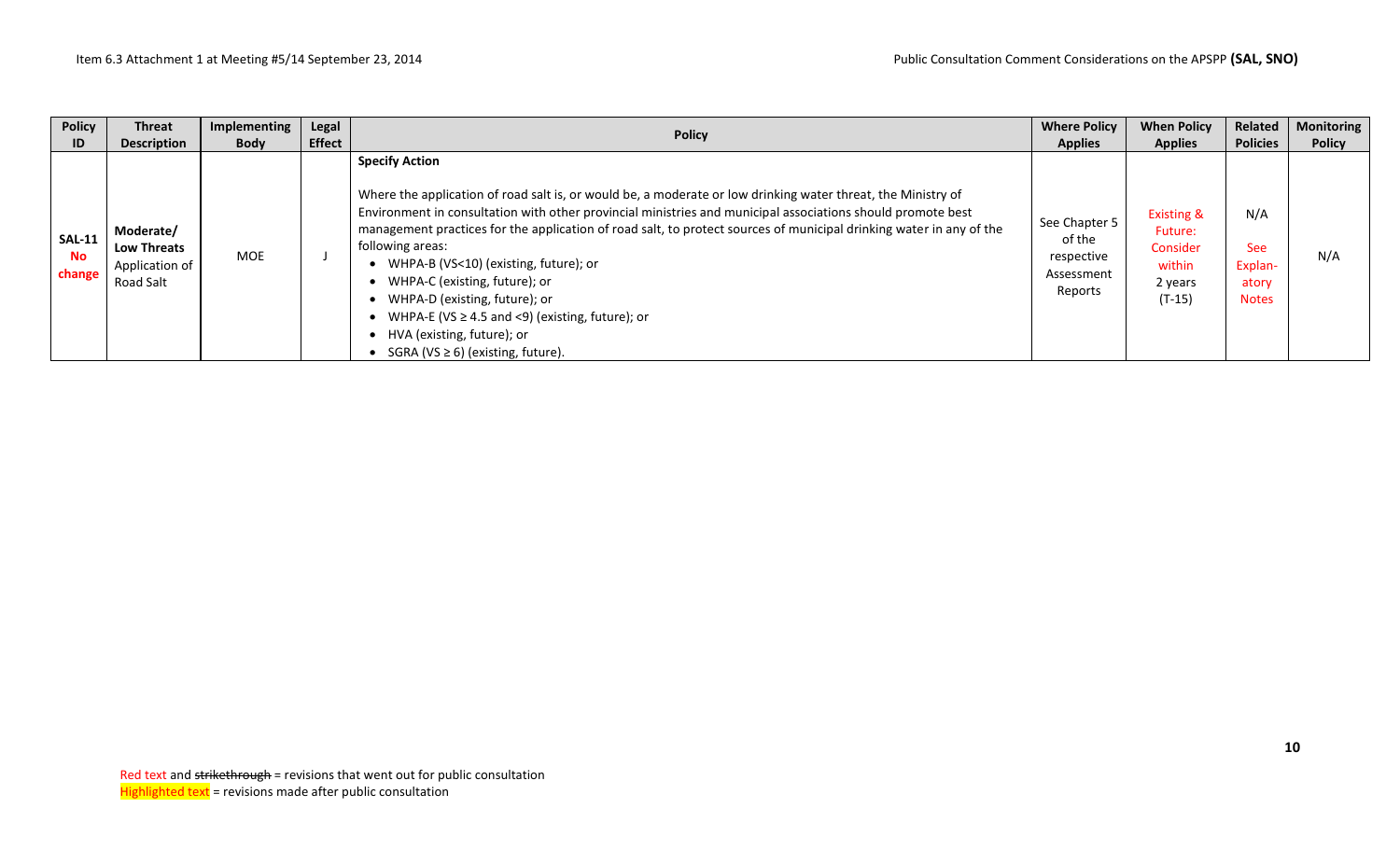| <b>Policy</b>                                                 | <b>Threat</b>                                                  | Implementing | Legal         | <b>Policy</b>                                                                                                                                                                                                                                                                                                                                                                                                                                                                                                                                                                                                                                                                                                                                                                                                                                                                                                                                                                                                                        | <b>Where Policy</b>                                            | <b>When Policy</b>                                                            | Related                                               | <b>Monitoring</b> |
|---------------------------------------------------------------|----------------------------------------------------------------|--------------|---------------|--------------------------------------------------------------------------------------------------------------------------------------------------------------------------------------------------------------------------------------------------------------------------------------------------------------------------------------------------------------------------------------------------------------------------------------------------------------------------------------------------------------------------------------------------------------------------------------------------------------------------------------------------------------------------------------------------------------------------------------------------------------------------------------------------------------------------------------------------------------------------------------------------------------------------------------------------------------------------------------------------------------------------------------|----------------------------------------------------------------|-------------------------------------------------------------------------------|-------------------------------------------------------|-------------------|
| ID                                                            | <b>Description</b>                                             | <b>Body</b>  | <b>Effect</b> |                                                                                                                                                                                                                                                                                                                                                                                                                                                                                                                                                                                                                                                                                                                                                                                                                                                                                                                                                                                                                                      | <b>Applies</b>                                                 | <b>Applies</b>                                                                | <b>Policies</b>                                       | <b>Policy</b>     |
| <b>SAL-12</b><br><b>Revise</b><br>as per<br>SAL-1<br>decision | Moderate/<br><b>Low Threats</b><br>Application<br>of Road Salt | Municipality |               | <b>Specify Action</b><br>Where the application of road salt on unassumed roads and private parking lots (excluding parking for low density<br>residential single family dwellings) is, or would be, a moderate or low drinking water threat in any of the following<br>areas:<br>WHPA-B (VS<10) (existing, future); or<br>WHPA-C (existing, future); or<br>WHPA-D (existing, future); or<br>WHPA-E (VS $\geq$ 4.5 and <9) (existing, future); or<br>• HVA (existing, future); or<br>SGRA ( $VS \ge 6$ ) (existing, future).<br>the municipality is encouraged to:<br>a) require implementation of a salt management plan which includes the goal to minimize salt usage through<br>alternative measures, while maintaining public safety; and<br>b) require the use of trained individuals in the application of road salt (could include technicians and technologists<br>and others responsible for salt management plans, winter maintenance supervisors, patrollers, equipment operators,<br>mechanics, and contract employees). | See Chapter 5<br>of the<br>respective<br>Assessment<br>Reports | <b>Existing &amp;</b><br>Future:<br>Consider<br>within<br>2 years<br>$(T-15)$ | N/A<br><b>See</b><br>Explan-<br>atory<br><b>Notes</b> | N/A               |

|                    | <b>COMMENTS POLICY SAL-12</b>                                                                                                                 |                                                                  |  |  |  |  |  |  |  |  |  |
|--------------------|-----------------------------------------------------------------------------------------------------------------------------------------------|------------------------------------------------------------------|--|--|--|--|--|--|--|--|--|
|                    | <b>Comments</b>                                                                                                                               | Response                                                         |  |  |  |  |  |  |  |  |  |
| <b>Halton</b>      | 32. This policy specifies municipalities to be the implementing bodies for unassumed roads and private parking lots. A municipality has no    | "Unassumed" will be defined in the glossary.                     |  |  |  |  |  |  |  |  |  |
| <b>Region and</b>  | authority to require or ensure that trained staff apply salt on private property For clarity, replace 'unassumed roads' with 'private roads'. |                                                                  |  |  |  |  |  |  |  |  |  |
| lower tier         |                                                                                                                                               | Revise policy as per SAL-1 decision regarding threshold used.    |  |  |  |  |  |  |  |  |  |
| municipalities     |                                                                                                                                               |                                                                  |  |  |  |  |  |  |  |  |  |
| <b>York Region</b> | SAL-1, SAL-7 and SAL-12 should use consistent wording.                                                                                        | Wording is consistent between SAL-1 and SAL-12 as they deal with |  |  |  |  |  |  |  |  |  |
|                    |                                                                                                                                               | Application while SAL-7 deals with Handling and Storage.         |  |  |  |  |  |  |  |  |  |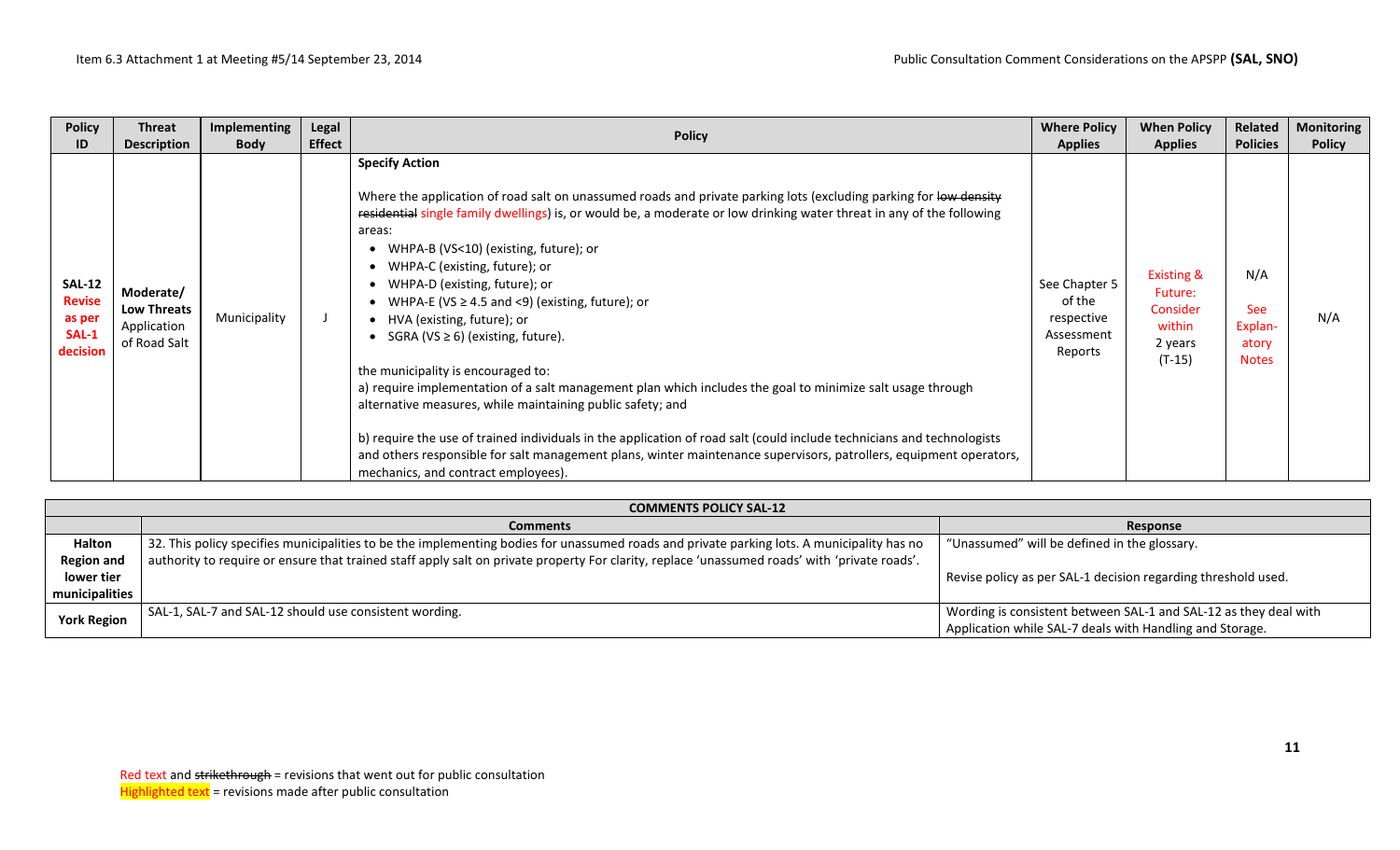| <b>Policy</b>                        | <b>Threat</b>                                                                                             | <b>Implementing</b>        | Legal         | <b>Policy</b>                                                                                                                                                                                                                                                                                                                                                                                                                                                                                                                                                                                                                                                                                                                                                                                                                                                                                            | <b>Where Policy</b>                                            | <b>When Policy</b>                                                            | Related                                               | <b>Monitoring</b> |
|--------------------------------------|-----------------------------------------------------------------------------------------------------------|----------------------------|---------------|----------------------------------------------------------------------------------------------------------------------------------------------------------------------------------------------------------------------------------------------------------------------------------------------------------------------------------------------------------------------------------------------------------------------------------------------------------------------------------------------------------------------------------------------------------------------------------------------------------------------------------------------------------------------------------------------------------------------------------------------------------------------------------------------------------------------------------------------------------------------------------------------------------|----------------------------------------------------------------|-------------------------------------------------------------------------------|-------------------------------------------------------|-------------------|
| ID                                   | <b>Description</b>                                                                                        | <b>Body</b>                | <b>Effect</b> |                                                                                                                                                                                                                                                                                                                                                                                                                                                                                                                                                                                                                                                                                                                                                                                                                                                                                                          | <b>Applies</b>                                                 | <b>Applies</b>                                                                | <b>Policies</b>                                       | <b>Policy</b>     |
| <b>SAL-13</b><br><b>No</b><br>change | Moderate/<br><b>Low Threats</b><br>Application of<br>Road Salt<br>Handling and<br>Storage of<br>Road Salt | <b>SPA</b><br>Municipality |               | <b>Specify Action</b><br>Where the application, handling and storage of road salt is, or would be, a moderate or low drinking water threat, the<br>municipality is requested to report the results of its sodium and chloride monitoring conducted under the Safe<br>Drinking Water Act and any other monitoring programs annually to the Source Protection Authority. The Source<br>Protection Authority shall assess the information for any increasing trends and advise the Source Protection<br>Committee on the need for new source protection plan policies to be developed to prevent future drinking water<br>Issues, in any of the following areas:<br>WHPA-B (VS<10) (existing, future); or<br>WHPA-C (existing, future); or<br>WHPA-D (existing, future); or<br>WHPA-E (VS $\geq$ 4.5 and <9) (existing, future); or<br>HVA (existing, future); or<br>SGRA (VS $\geq$ 6) (existing, future). | See Chapter 5<br>of the<br>respective<br>Assessment<br>Reports | <b>Existing &amp;</b><br>Future:<br>Consider<br>within<br>2 years<br>$(T-15)$ | N/A<br><b>See</b><br>Explan-<br>atory<br><b>Notes</b> | N/A               |

|              | <b>COMMENTS on SAL-13</b>                                                                                                                                                                                                                                                                                                                                                                                                                                                                                                                                                                                                                                                                                                                                                          |                |  |  |  |  |  |  |
|--------------|------------------------------------------------------------------------------------------------------------------------------------------------------------------------------------------------------------------------------------------------------------------------------------------------------------------------------------------------------------------------------------------------------------------------------------------------------------------------------------------------------------------------------------------------------------------------------------------------------------------------------------------------------------------------------------------------------------------------------------------------------------------------------------|----------------|--|--|--|--|--|--|
|              | <b>Comments</b>                                                                                                                                                                                                                                                                                                                                                                                                                                                                                                                                                                                                                                                                                                                                                                    | Response       |  |  |  |  |  |  |
| <b>TRSPA</b> | TRSPA has been named as the implementing body for two water quality policies (SAL-13 and FUEL-3). Policy SAL-13 is a low/moderate threat policy with the legal effect of<br>"Have Regard" which asks the TRSPA to assess sodium and chloride monitoring information provided from municipalities to determine if new source protection plan policies<br>are required to be developed in future updates to the SPP. FUEL-3 is a "Must Comply" policy that requires the TRSPA to liaise between TSSA and the Risk Management Officials<br>in the sharing of information on the location of fuel tanks.<br>TRSPA supports policies SAL-13 and FUEL-3 and ask that the Province considers providing continued provincial funding to carry out the work associated with these policies. | Comment noted. |  |  |  |  |  |  |

| <b>GENRAL COMMENTS on POLICY SAL</b>                                                                                                                                                                                                                                                                                                                                                                                                                                                                                                                                                                                                                                                                                                                                                       |                                                                                                                                                                       |  |  |  |  |  |  |  |  |
|--------------------------------------------------------------------------------------------------------------------------------------------------------------------------------------------------------------------------------------------------------------------------------------------------------------------------------------------------------------------------------------------------------------------------------------------------------------------------------------------------------------------------------------------------------------------------------------------------------------------------------------------------------------------------------------------------------------------------------------------------------------------------------------------|-----------------------------------------------------------------------------------------------------------------------------------------------------------------------|--|--|--|--|--|--|--|--|
| <b>Comments</b>                                                                                                                                                                                                                                                                                                                                                                                                                                                                                                                                                                                                                                                                                                                                                                            | Response                                                                                                                                                              |  |  |  |  |  |  |  |  |
| 123 Highway 47, Uxbridge (directly across the street south of Uxville well) abuts a type A arterial regional highway, namely Highway #47. The elevation of this land is<br>approximately 10 feet lower from the highway which results in extensive run-off from road salt and any chemicals used for road maintenance and construction. This run-off is<br>not a result of the landowner actions; this run-off is generated by the regional and/or municipal governing agencies. Highway #47 is a major route accessing both Highway #404<br>and Highway #407. This highway is heavily travelled by cars, trucks of various industries and agricultural equipment. This amount of traffic could result in accidental spillages<br>and/or run-off which are not in the landowners' control. | Comment noted. This landowners'<br>property is only subject to water<br>quantity policies and is not located in a<br>vulnerable area where quality policies<br>apply. |  |  |  |  |  |  |  |  |
|                                                                                                                                                                                                                                                                                                                                                                                                                                                                                                                                                                                                                                                                                                                                                                                            | Finally, I trust that your policies will not adversely affect the current agricultural business or the future development of this property.                           |  |  |  |  |  |  |  |  |